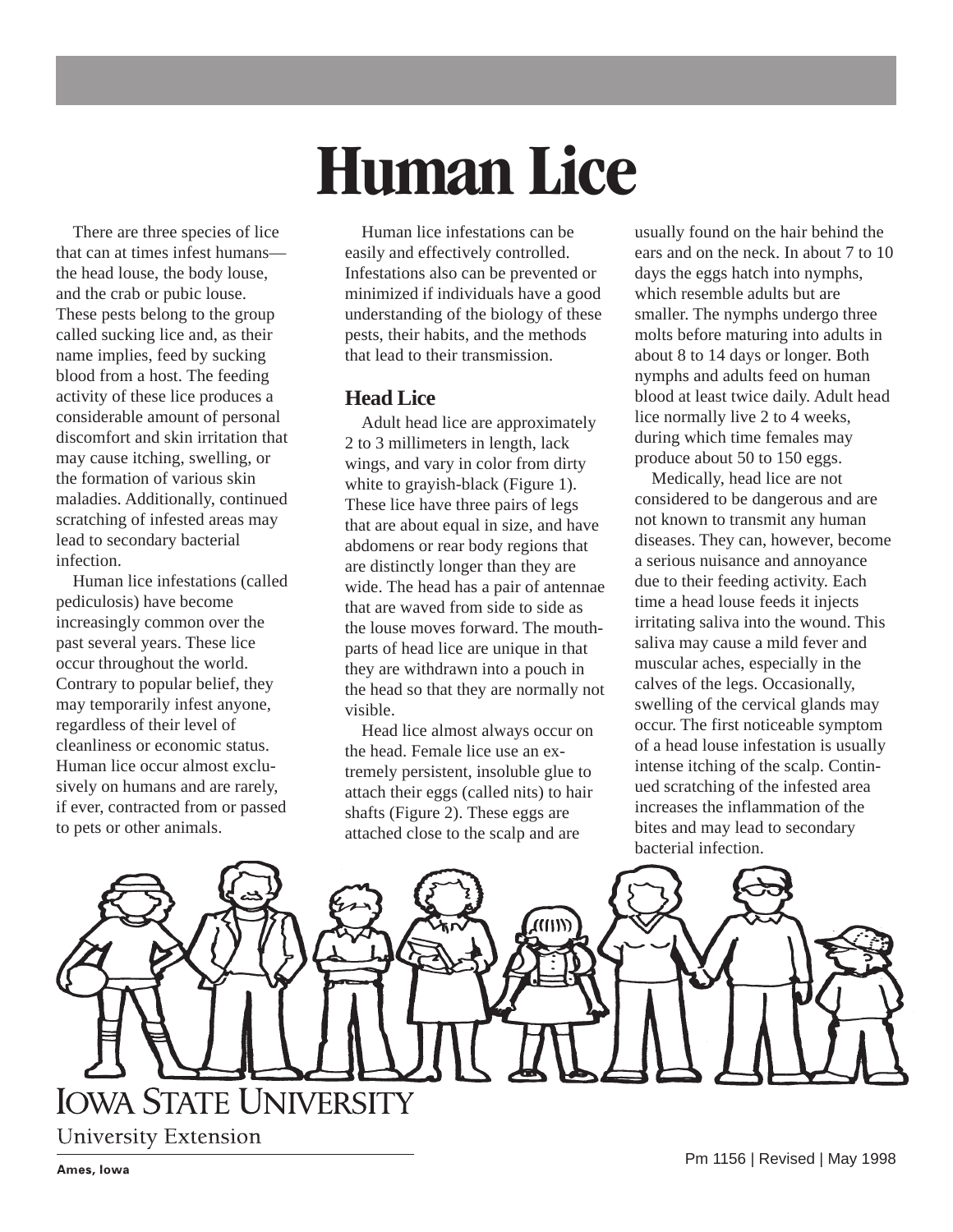Head lice are transmitted primarily through direct contact with an infested individual. Transmission also may occur as a result of contact with louse-contaminated articles such as combs, brushes, towels, coats, sweaters, hats, or other head coverings. For this reason, head lice infestations are more commonly encountered in young, school-age children. The increased amount of time spent by children at day care or school activities leads to more interpersonal contact and a greater opportunity for louse transmission. Contrary to popular belief, studies have shown that hair length, hair color, and sex are not associated with head louse transmission. Factors that have been found to influence transmission include young age, bed sharing, infestation within the family, large households, and crowding. Although statistics on head louse incidence in the United States are virtually nonexistent, health authorities indicate that infestations have increased dramatically in the last 10 years.

## **Body Lice**

Body lice are similar to head lice in appearance (Figure 1), life cycle, and development. The main difference between these two pests is their habits. Body lice prefer to live in clothing or bedding. They most frequently occur in the seams of garments, or in places where the body is in close contact with the clothing. Female lice glue their eggs to clothing fibers (Figure 2), and are capable of producing 200 or more eggs during their lifetime. Both nymphs and adults feed on human blood, but prefer to spend the majority of their time on the infested clothing. Therefore, body louse contact with the skin only occurs during feeding.

Figure 1A. Head louse and body louse. All legs are about the same length.



B. Crab louse. First pair of legs are smaller than second and third pairs of legs.

The feeding activity of body lice can cause extreme irritation, and sores resulting from intense scratching may develop. Secondary skin disorders such as bacterial infection or impetigo often occur. The skin of individuals who continuously harbor body lice often becomes hardened and deeply pigmented. In addition, body lice have been implicated in the transmission of louse-borne relapsing fever, trench fever, and epidemic typhus. Fortunately, these diseases have not been reported in the United States for several decades.

Infestations of body lice, which are relatively rare in the United States, are primarily transmitted by direct contact with infested individuals or by contact with louse-contaminated clothing or bedding. Because body lice survive best in conditions where clothing is not changed or washed often, epidemic outbreaks have frequently been encountered during time of war, famine, or other human disaster.

## **Crab Lice**

Adult crab lice are approximately 1 millimeter in length, lack wings, and vary in color from grayish-white to whitish-pink (Figure 1). These lice have three pairs of legs, with the first pair being slightly smaller than the second and third pairs. Each leg has a large hooked claw that gives this pest a crablike appearance and thus the name crab louse.

Crab lice prefer to infest the coarse body hairs of the pubic or perianal areas, although they have occasionally been found in other areas such as eyebrows, eyelashes, or beards. Female lice attach their eggs to the base of pubic hairs in a manner similar to head lice (Figure 2). These eggs hatch into nymphs in about 6 to 8 days. Nymphs, which resemble adults but are smaller, undergo three molts before maturing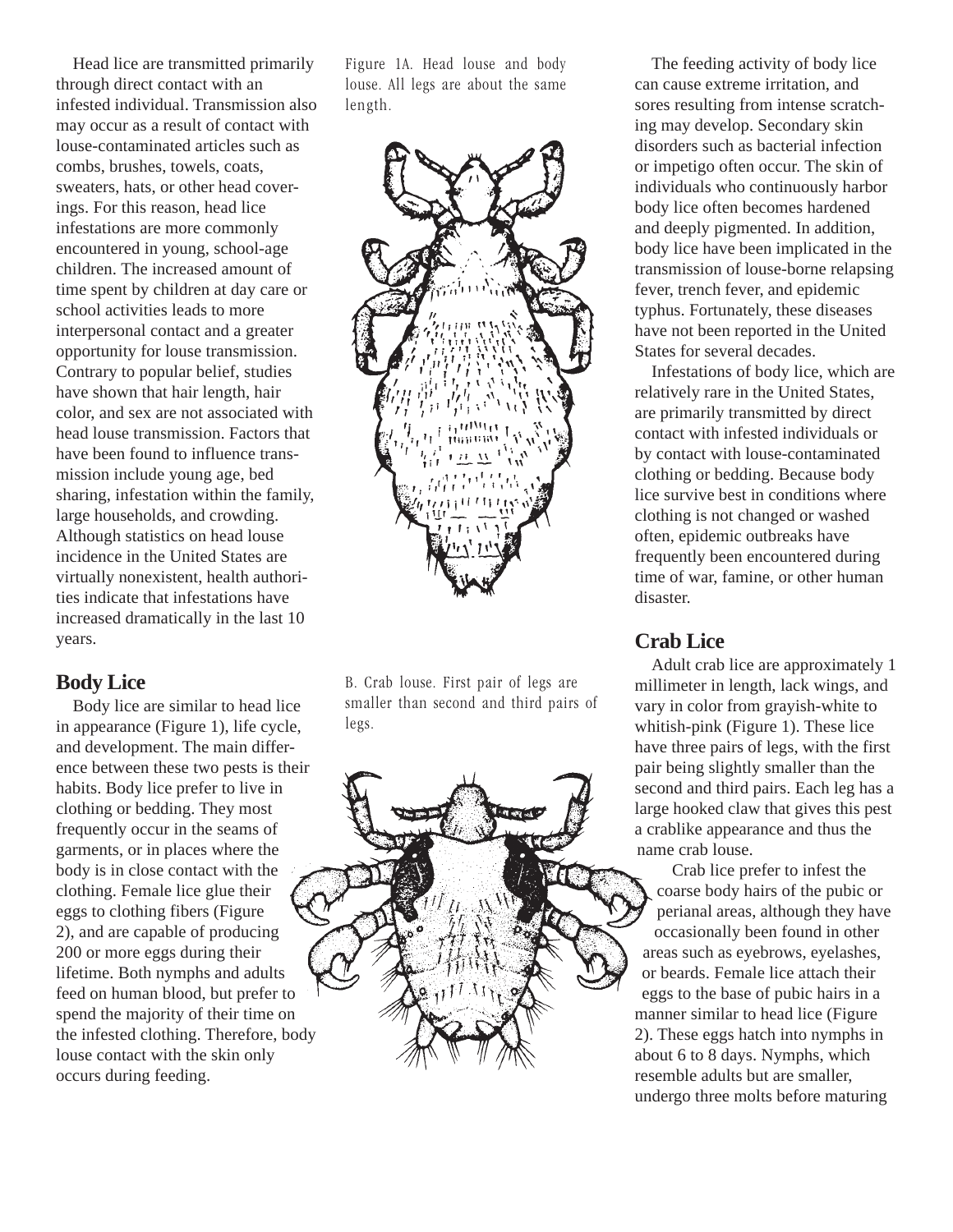into adults in about 14 to 21 days. Both nymphs and adults feed intermittently on human blood for several hours at a feeding. Adult crab lice normally live about 1 month; during this time females may produce about 25 to 50 eggs.

Like head lice, crab lice are not known to transmit any human diseases. They can, however, cause extreme discomfort and skin irritation due to their feeding activity. Small blue spots with irregular outlines may develop around the bite area. These spots normally do not appear until several hours after the louse has fed, and usually persist for several days. Intense itching also accompanies an infestation, and lymph node inflammation, impetigo, or pyroderma may develop.

Crab lice infestations are found most commonly on young adults. Because these lice are sluggish in their movement, transmission occurs primarily through intimate personal contact with an infested individual. Crab lice also can occasionally be transmitted by direct contact with louse-contaminated bedding, clothing, or other articles. Although statistics on crab louse incidence have not been reported, health officials indicate that infestations have become more common in the United States in recent years.

## **Control**

The first step in any louse control program is positive identification of a current infestation. Knowledge of the biology and habits of these pests is essential. Lice do not jump or fly but can move rather quickly when disturbed.

Check for head lice by parting the hair on the head and looking for nymphs or adults crawling or feeding on the scalp. A magnifying glass and flashlight can aid in this process, and particular attention should be given to the areas behind the ears and on the nape of the neck. Because nymphs and adults may be difficult to find, a head louse infestation is frequently diagnosed on the basis of finding louse eggs attached to the hair.

Similar procedures can be used for identifying crab louse infestations. The pubic and perianal areas should be examined closely for nymphal or adult lice. Because crab lice are rather sluggish in their movement, finding these pests may be slightly easier. A crab louse infestation also can be diagnosed by finding louse eggs attached to the hair in the pubic and perianal areas.

Because body lice spend very little time on the skin surface, diagnosis of an infestation is based on finding living lice or eggs in the individual's clothing. Particular attention should be given to the inside seams of

 $1mm$ 



- Figure 2.
- A. Head louse egg attached to hair.
- B. Body louse egg attached to clothing fiber.
- C. Crab louse egg attached to hair.

garments, or areas of clothing that come in close contact with the body. Control or treatment should start as soon as a louse infection has been identified.

The type of control or treatment program depends on the type of louse causing the infestation.

#### **Head Lice**

Normal hair combing, grooming, or washing will not eliminate a head louse infestation. Control, however, can be accomplished through the use of an insecticidal shampoo. Nonprescription products currently available for head lice control include Triple-X, Rid, A 200-Pyrinate, and R & C Shampoo. These products contain pyrethrin as their active ingredient and can be purchased at most drugstores. Nix, a cream rinse containing 1% permethrin as its active ingredient, also can be purchased at most drugstores. Kwell, which contains 1% lindane, is a prescription product that can be purchased at most local pharmacies.

There is no evidence to indicate that one shampoo product is superior to others. These materials should only be used to eliminate an existing head louse infestation. They should not be used as a routine or preventive shampoo application. Care should be taken to read and follow label directions to ensure proper use. In addition, treatment of young children, pregnant women, and nursing mothers with Kwell is not advised.

Although all of the products currently available for head lice control profess to be effective in killing louse eggs, this claim has not been completely substantiated. Therefore, a second treatment 7 to 10 days later is recommended. By waiting this length of time, all of the eggs that were not destroyed during the initial treatment will have hatched and the newly emerged lice will be effectively eliminated.

After treatment, many empty egg cases or nonviable eggs will remain attached to the hair. In fact, these eggs will probably become more noticeable as the hair grows out. This may cause concern as to the possibility of reinfestation. These eggs, however, should be of little concern. Female head lice attach their eggs to